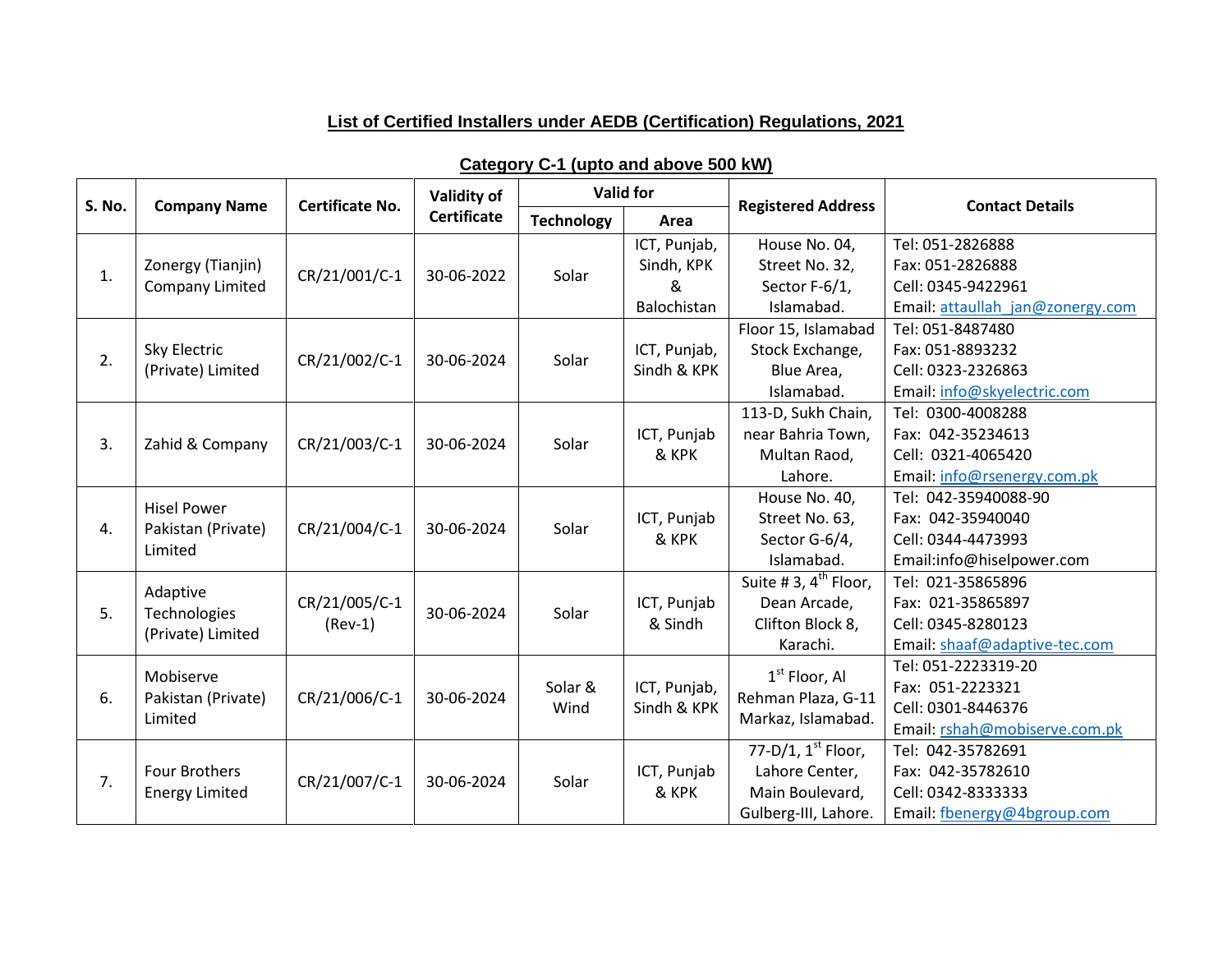| 8.  | Samber Energy<br>(Private) Limited                  | CR/21/008/C-1 | 30-06-2024 | Solar | ICT, Punjab<br>& Sindh                         | Office No. 9, 1st<br>Floor, Khalid<br><b>Business Center, H3</b><br>Johar Town,<br>Lahore.        | Tel: 042-35311009<br>Cell: 0306-3795237<br>Email: info@samberenergy.com                            |
|-----|-----------------------------------------------------|---------------|------------|-------|------------------------------------------------|---------------------------------------------------------------------------------------------------|----------------------------------------------------------------------------------------------------|
| 9.  | Feroze Power<br>(Private) Limited                   | CR/21/009/C-1 | 30-06-2024 | Solar | ICT, Punjab<br>& Sindh                         | 42, Darul Aman<br>Housing Society,<br>Block 7/8, Shahrah-<br>e-Faisal, Karachi.                   | Tel: 021-34545570-71<br>Cell: 0300-2033529<br>Email: info@ferozepower.com                          |
| 10. | Haji Sons<br>International                          | CR/21/010/C-1 | 30-06-2022 | Solar | ICT&<br>Punjab                                 | 72-B, Gulberg II,<br>Lahore.                                                                      | Tel: 042-35790637-8<br>Cell: 0307-4444727<br>Email: info@hsinternational.pk                        |
| 11. | MK Engineers &<br>Consultants<br>(Private) Limited  | CR/21/011/C-1 | 30-06-2022 | Solar | ICT, Punjab,<br>Sindh, KPK<br>&<br>Balochistan | 65/1, FCC, Syed<br>Maratab Ali Road,<br>Gulberg-IV, Lahore.                                       | Tel: 042-35778186-88<br>Fax: 042-35778187<br>Cell: 0321-6767307<br>Email: solar@mkengineers.com.pk |
| 12. | Safeway<br>Renewable Energy<br>(Private) Limited    | CR/21/012/C-1 | 30-06-2024 | Solar | ICT&<br>Punjab                                 | Plot #28, Areej<br>Towers, Top Roof<br>Office, E-11/3,<br>Islamabad.                              | Tel: 051-4852734<br>Cell: 0300-5000466<br>Email: info@safewayenergy.com                            |
| 13. | <b>Renew Power</b><br>Projects (Private)<br>Limited | CR/21/013/C-1 | 30-06-2024 | Solar | ICT & Sindh                                    | Office No. 1108,<br>Park Avenue,<br>Shahrah-e-Faisal,<br>Karachi.                                 | Cell: 0320-2020131<br>Email: amit@renew-power.co                                                   |
| 14. | Aerospace Baykee<br>Pakistan (Private)<br>Limited   | CR/21/014/C-1 | 30-06-2022 | Solar | ICT&<br>Punjab                                 | 1-GCP Housing<br>Society, Near<br>PCSIR-II, Nazria-e-<br>Pakistan Road,<br>Johar Town,<br>Lahore. | Tel: 042-35300112-13<br>Fax: 042-35300114<br>Cell: 0321-9812222<br>Email: info@baykee.com.pk       |
| 15. | Grace Solar                                         | CR/21/015/C-1 | 30-06-2022 | Solar | ICT, Punjab,<br>Sindh, KPK<br>&<br>Balochistan | 31/10, Abu Bakar<br>Block, Garden<br>Town, Lahore.                                                | Tel: 042-35913431, 35884175-77<br>Cell: 0321-4083040<br>Email: gracesolarpk@gmail.com              |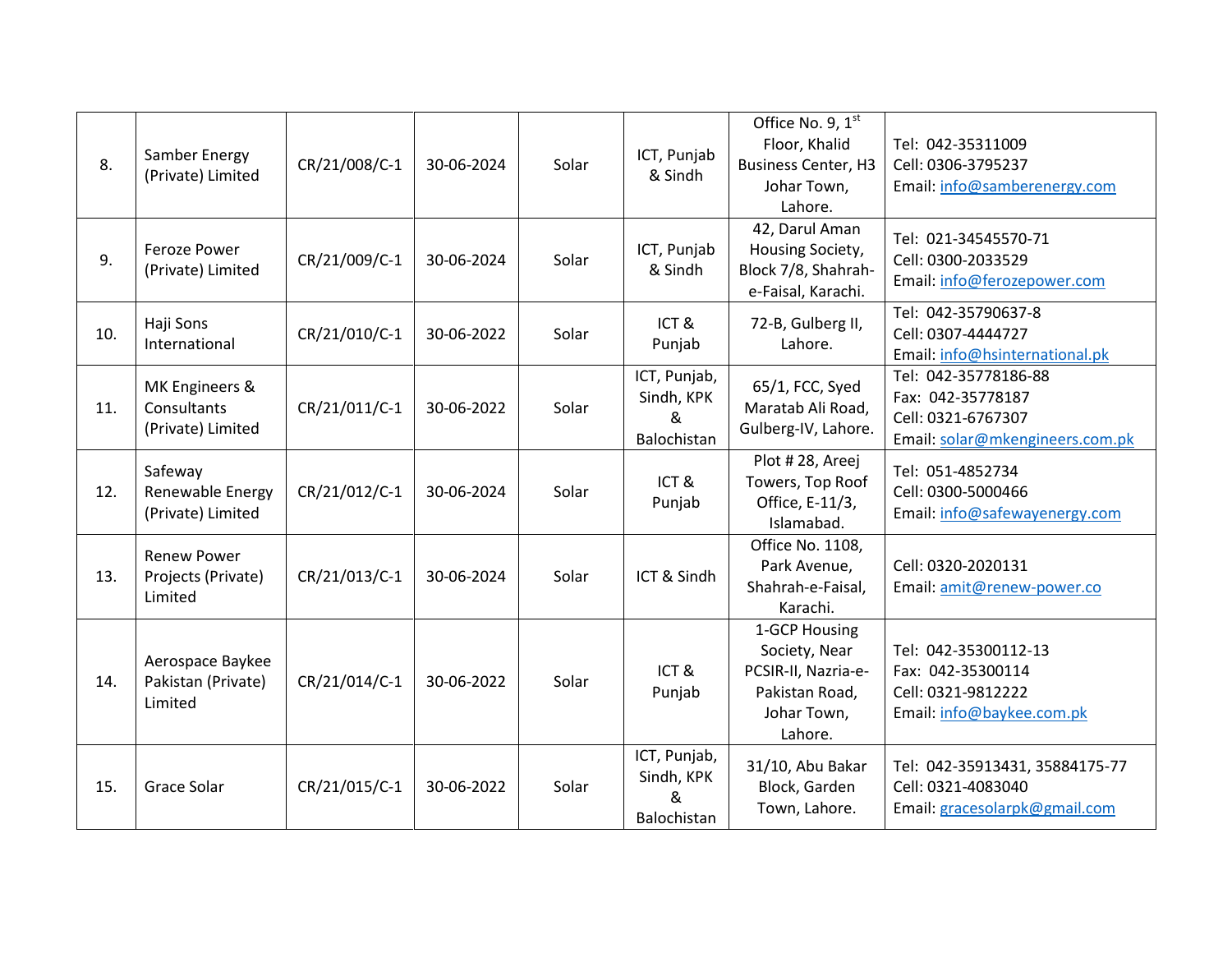|     |                            |               |            |       | ICT, Punjab, | Plot No. 14-15,                   | Tel: 051-4100081-82              |
|-----|----------------------------|---------------|------------|-------|--------------|-----------------------------------|----------------------------------|
|     | <b>Catkin Engineering</b>  |               |            |       | Sindh, KPK   | Hospital Boulevard,               | Fax: 051-4100083                 |
| 16. | Sales & Services           | CR/21/016/C-1 | 30-06-2024 | Solar | &            | Sector-A, DHA-II,                 | Cell: 0321-5180644               |
|     | (Private) Limited          |               |            |       | Balochistan  | Islamabad.                        | Email: catkin@catkin.com.pk      |
|     |                            |               |            |       |              | House No. 31,                     | Tel: 042-32020436                |
| 17. | <b>Cellsol Trade</b>       | CR/21/017/C-1 | 30-06-2024 | Solar | ICT&         | Street No. 14,                    | Cell: 0304-1110210, 0304-0111833 |
|     | (Private) Limited          |               |            |       | Punjab       | <b>Cavalry Ground</b>             | Email:                           |
|     |                            |               |            |       |              | (Ext), Lahore.                    | fraaz.aftab@cellsolgroup.com     |
|     |                            |               |            |       |              | 111-Y, Commercial,                | Tel: 042-35730150                |
| 18. | <b>Brisk International</b> | CR/21/018/C-1 | 30-06-2024 | Solar | ICT, Punjab  | 2 <sup>nd</sup> Floor, Phase-III, | Fax: 042-35728539                |
|     | (Private) Limited          |               |            |       | & Sindh      | DHA, Lahore.                      | Cell: 0322-4998044, 0321-4658431 |
|     |                            |               |            |       |              |                                   | Email: solar@briskintl.com       |
|     | Ghulam Rasool &            |               |            |       |              | 6-A, Lalazar Colony,              | Tel: 061-4513749                 |
| 19. | Company (Private)          | CR/21/019/C-1 | 30-06-2022 | Solar | ICT&         | Old Bahawalpur                    | Fax: 061-4545190                 |
|     | Limited                    |               |            |       | Punjab       | Road, Multan.                     | Cell: 0300-8624152               |
|     |                            |               |            |       |              |                                   | Email: info@grc.com.pk           |
|     |                            |               |            |       |              | Plot No. SB-4, 3rd                |                                  |
|     |                            |               |            |       | ICT, Punjab, | Floor, Zohra                      |                                  |
| 20. | <b>Direct Energy</b>       | CR/21/020/C-1 | 30-06-2022 | Solar | Sindh, KPK   | Chambers,                         | Cell: 0322-2450322, 0300-8268264 |
|     | (Private) Limited          |               |            |       | &            | Gulshan-e-Iqbal,                  | Email: danishbaghpati@gmail.com  |
|     |                            |               |            |       | Balochistan  | Block-12, University              |                                  |
|     |                            |               |            |       |              | Road, Karachi.                    |                                  |
|     |                            |               |            |       |              | Mezzanine Floor,                  | Tel: 021-37452582                |
| 21. | Zi Solar (Private)         | CR/21/021/C-1 | 30-06-2022 | Solar | ICT, Punjab, | Block D, FTC,                     | Cell: 0345-9440202, 0333-0310201 |
|     | Limited                    | $(Rev-1)$     |            |       | Sindh & KPK  | Shahrah-e-Faisal,                 | Email: info@zisolar.com          |
|     |                            |               |            |       |              | Karachi.                          |                                  |
|     |                            |               |            |       |              | Office No. 110, $4^{\text{th}}$   | Tel: 042-35777535-6              |
|     | <b>Green Volts Energy</b>  |               |            |       | ICT&         | Floor, Mega Tower,                | Cell: 0321-8088890               |
| 22. | (Private) Limited          | CR/21/022/C-1 | 30-06-2022 | Solar | Punjab       | 63-B, Main                        | Email:                           |
|     |                            |               |            |       |              | Boulevard, Gulberg-               | juniad.arshad@greenvolts.com.pk  |
|     |                            |               |            |       |              | II, Lahore.                       |                                  |
|     | JKS (Private)              |               |            |       | ICT, Punjab, | Office No. 278, 1st               | Tel: 042-35230701                |
| 23. | Limited                    | CR/21/023/C-1 | 30-06-2022 | Solar | Sindh, KPK   | Floor, Block-D, OPF               | Fax: 042-35230704                |
|     |                            |               |            |       | &            | <b>Housing Society</b>            | Cell: 0321-7280088               |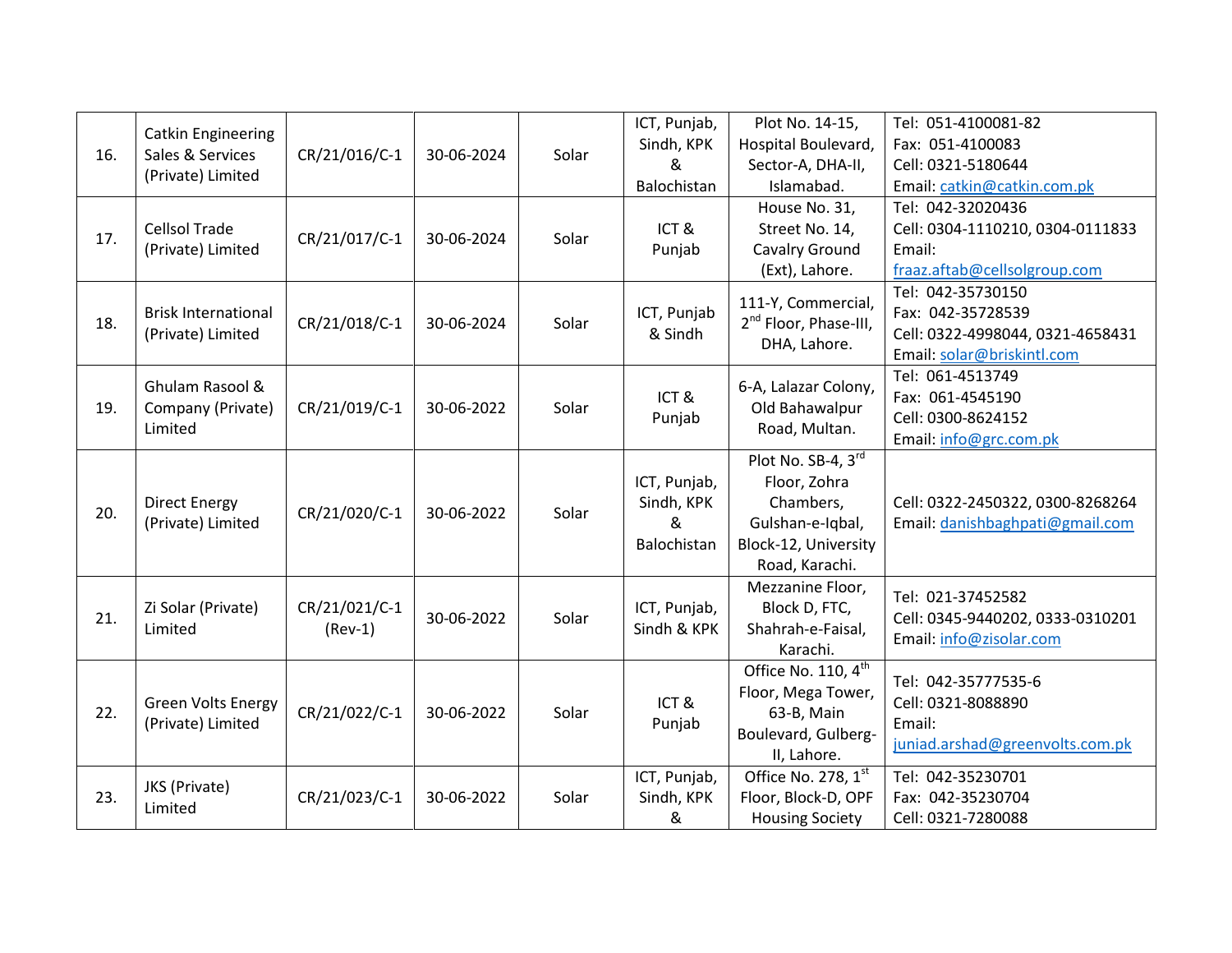|     |                                                         |                            |            |                 | Balochistan                                    | Phase-1, Raiwind                                            | Email: ali@jks-int.com                                                                                           |
|-----|---------------------------------------------------------|----------------------------|------------|-----------------|------------------------------------------------|-------------------------------------------------------------|------------------------------------------------------------------------------------------------------------------|
|     |                                                         |                            |            |                 |                                                | Road, Lahore.                                               |                                                                                                                  |
| 24. | Albario<br>Engineering<br>(Private) Limited             | CR/21/024/C-1              | 30-06-2024 | Solar &<br>Wind | ICT, Punjab,<br>Sindh, KPK<br>&<br>Balochistan | 91-C, Model Town,<br>Lahore.                                | Tel: 042-111-001-954<br>Cell: 0300-8449290<br>Email: info@aepl.com.pk                                            |
| 25. | Mianoor<br>Engineering                                  | CR/21/025/C-1<br>$(Rev-1)$ | 30-06-2022 | Solar           | ICT, Sindh &<br>Balochistan                    | Plot No. F-74/E,<br>S.I.T.E. Industrial<br>Area, Karachi.   | Cell: 0301-8299787, 0315-8665901,<br>0301-8295552<br>Email:<br>shahzad@mianoorengineering.com.<br>pk             |
| 26. | <b>Orient Operating</b><br>Company (Private)<br>Limited | CR/21/026/C-1              | 30-06-2023 | Solar           | ICT, Punjab,<br>Sindh, KPK<br>&<br>Balochistan | 10, Ali Block, New<br>Garden Town,<br>Lahore.               | Tel: 042-35911164<br>Fax: 042-35911168<br>Cell: 0347-3471111<br>Email: usaedch@gmail.com                         |
| 27. | Al-Watan<br>Associates<br>(Private) Limited             | CR/21/027/C-1              | 30-06-2022 | Solar           | ICT&<br>Balochistan                            | Kabul Singh Street,<br>Mecongy Road,<br>Quetta.             | Tel: 081-2867076<br>Fax: 081-2867077<br>Cell: 0322-7990614<br>Email: agha.sameen@gmail.com                       |
| 28. | DS Global (Private)<br>Limited                          | CR/21/028/C-1              | 30-06-2022 | Solar           | ICT, Punjab,<br>Sindh, KPK<br>&<br>Balochistan | 20, Tariq Block,<br>Garden Town,<br>Lahore.                 | Tel: 042-35885533<br>Cell: 0321-6342004<br>Email: daniyal@dsgroupco.com                                          |
| 29. | Quantum<br>Mechanics<br>(Private) Limited               | CR/21/029/C-1              | 30-06-2024 | Solar           | ICT, Punjab,<br>Sindh, KPK<br>&<br>Balochistan | Plot No. 32, Street<br>No. 4, Sector I-<br>10/3, Islamabad. | Tel: 051-4442632<br>Cell: 0336-9558129<br>Email:<br>ceo@quantummechanics.com.pk                                  |
| 30. | <b>Reon Energy</b><br>Limited                           | CR/21/030/C-1              | 30-06-2022 | Solar           | ICT, Punjab,<br>Sindh, KPK<br>&<br>Balochistan | 3rd Floor, Dawood<br>Center, M.T. Khan<br>Road, Karachi.    | Tel: 021-35632200-09<br>Fax: 021-35633970<br>Cell: 0321-8222633<br>Email:<br>mujtaba.khan@dawoodhercules.co<br>m |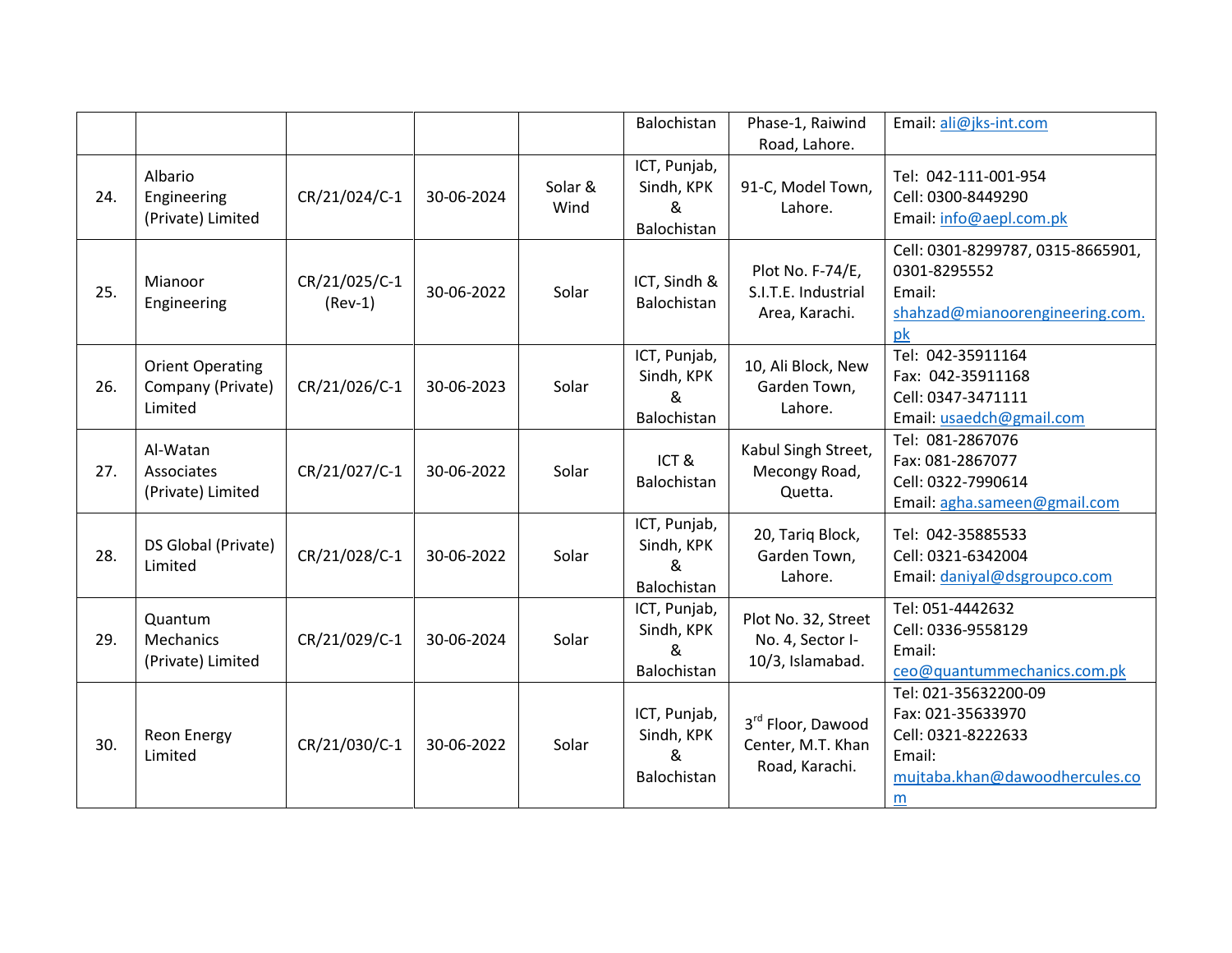| 31. | <b>Elite Engineering</b><br>(Private) Limited                | CR/22/031/C-1 | 30-06-2022 | Solar | ICT, Punjab,<br>Sindh, KPK<br>&<br>Balochistan | 11-L1, Valancia<br>Town, Lahore.                                                                                                                   | Tel: 042-111-111-932<br>042-35225708-09, 35226692<br>Cell: 0300-5003332<br>Email:<br>shams@eliteengineering.com.pk |
|-----|--------------------------------------------------------------|---------------|------------|-------|------------------------------------------------|----------------------------------------------------------------------------------------------------------------------------------------------------|--------------------------------------------------------------------------------------------------------------------|
| 32. | Minerva Builders<br>& Innovations<br>(Private) Limited       | CR/22/032/C-1 | 30-06-2022 | Solar | ICT & Sindh                                    | 38-E, Zahoor Plaza,<br>D-Chowk, Blue<br>Area, Islamabad.                                                                                           | Tel: 051-8482779-80<br>Cell: 0322-8299486<br>Email:<br>minervabuilder@hotmail.com                                  |
| 33. | Akhunzada<br>Associates<br>(Private) Limited                 | CR/22/033/C-1 | 30-06-2022 | Solar | <b>ICT &amp; KPK</b>                           | House No. 09,<br>Mohallah<br>Malikabad, Village<br>Barkalay Khall, P.O.<br>Akhgram, Tehsil<br>Khall, District Lower<br>Dir, Khyber<br>Pakhtunkhwa. | Cell: 0334-2541778, 0315-9195736<br>Email:<br>akhunzada.associates@gmail.com                                       |
| 34. | Roomi Engineering<br>Services (Private)<br>Limited           | CR/22/034/C-1 | 30-06-2024 | Solar | ICT&<br>Punjab                                 | 1777/52, Chungi<br>No. 9, Main<br>Khanewal Road,<br>Multan.                                                                                        | Cell: 0300-8731065<br>Email: info@roomiengineering.com                                                             |
| 35. | Associated<br>Technologies<br>(Private) Limited              | CR/22/035/C-1 | 30-06-2022 | Solar | ICT, Punjab,<br>Sindh & KPK                    | 21-L, Model Town<br>Extension, Lahore.                                                                                                             | Tel: 042-35178801-4<br>Fax: 042-35178805<br>Cell: 0321-5120003<br>Email: atl@atlpvt.com                            |
| 36. | <b>Sunsation Energy</b><br>(Private) Limited                 | CR/22/036/C-1 | 30-06-2022 | Solar | ICT&<br>Punjab                                 | 65 CCA, DHA Phase-<br>5, Lahore.                                                                                                                   | Cell: 0321-7907000<br>Email:<br>waqas.ahmed@sunsationenergy.co<br>m                                                |
| 37. | <b>Allied Engineering</b><br>& Services<br>(Private) Limited | CR/22/037/C-1 | 30-06-2023 | Solar | ICT, Punjab,<br>Sindh, KPK<br>&<br>Balochistan | 21/3, Sector 22,<br>Korangi Industrial<br>Area, Karachi.                                                                                           | Tel: 021-35066901-13<br>Fax: 021-35066915-6<br>Cell: 0345-5551079<br>Email: zahid.ahmed@aesl.com.pk                |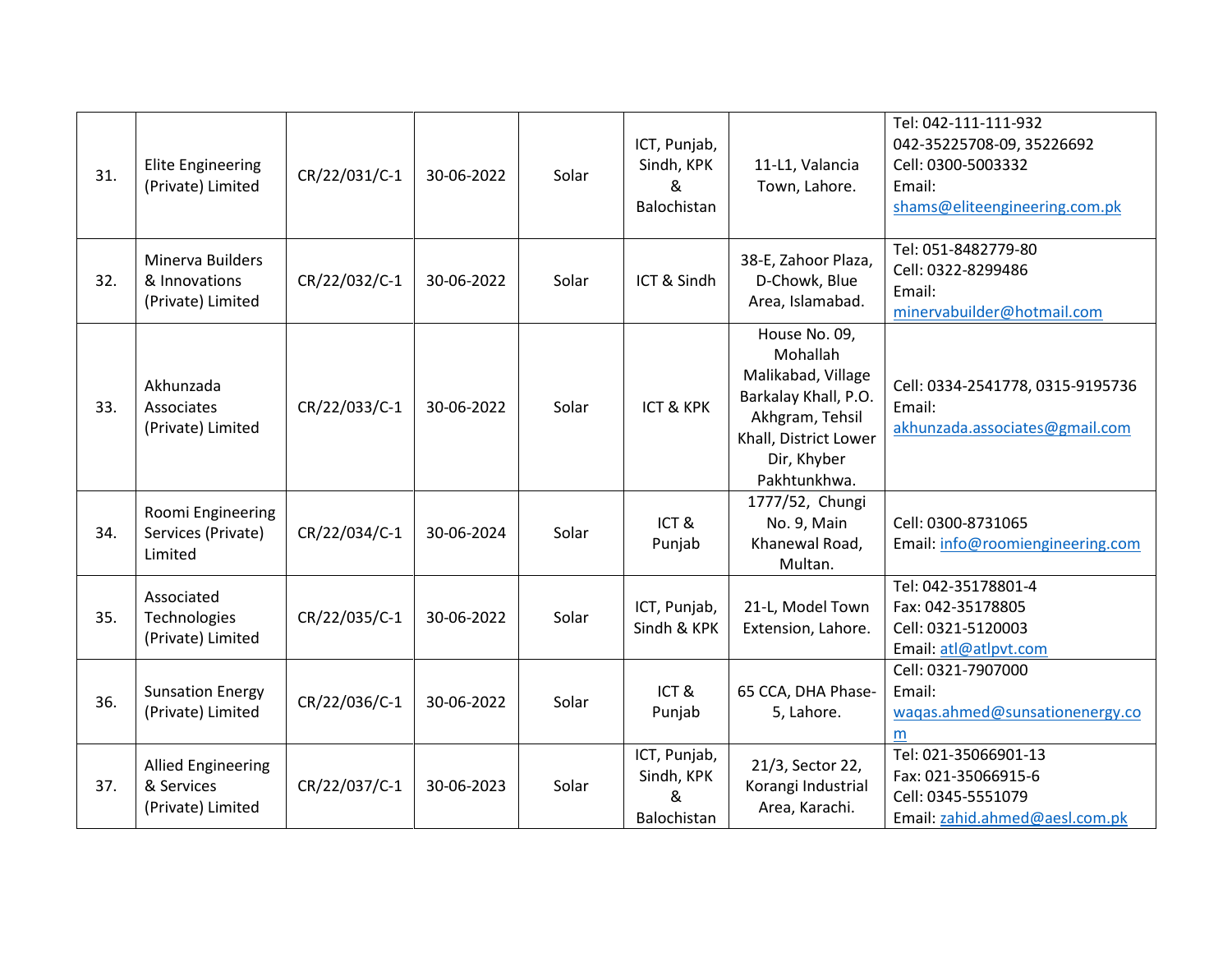| 38. | Supernet Limited                                     | CR/22/038/C-1 | 30-06-2022 | Solar | ICT, Punjab,<br>Sindh, KPK<br>&<br>Balochistan | 75 East, Fazal-e-<br>Haq Road, Blue<br>Area, Islamabad.                           | Tel: 051-2344130-31<br>Fax: 051-2344134                                                        |
|-----|------------------------------------------------------|---------------|------------|-------|------------------------------------------------|-----------------------------------------------------------------------------------|------------------------------------------------------------------------------------------------|
| 39. | <b>Orient Energy</b><br>Systems (Private)<br>Limited | CR/22/039/C-1 | 30-06-2024 | Solar | ICT, Punjab<br>& Sindh                         | Plot No. 9, Sector<br>24, Korangi<br>Industrial Area,<br>Karachi.                 | Tel: 021-111-507-507<br>Fax: 021-3507710<br>Email: info@orient-power.com                       |
| 40. | Mecatech (Private)<br>Limited                        | CR/22/040/C-1 | 30-06-2024 | Solar | ICT, Punjab,<br>Sindh & KPK                    | 8A, XX Block,<br>Khayaban-e-Iqbal,<br>Phase-III, DHA,<br>Lahore.                  | Tel: 042-35892711-15<br>Fax: 042-35892719<br>Cell: 0321-8411958<br>Email: info@mecatech.com.pk |
| 41. | <b>Zeus Energy</b><br>(Private) Limited              | CR/22/041/C-1 | 30-06-2024 | Solar | ICT, Punjab,<br>Sindh & KPK                    | Plot No. 113, Street<br>No. 08, Sector I-<br>10/3, Islamabad.                     | Tel: 051-2870777<br>Cell: 0300-5359877<br>Email: ceo@zeus.com.pk                               |
| 42. | <b>Total Network</b><br>Solutions                    | CR/22/042/C-1 | 30-06-2022 | Solar | ICT, Sindh &<br>Balochistan                    | Suit No. 301, 3rd<br>Floor, B.B. Mall,<br>Opp. NED<br>University, Karachi.        | Tel: 021-34013353, 34660654<br>Cell: 0300-8543890<br>Email: info@tnspk.com                     |
| 43. | Alpha Renewables<br>(SMC-Private)<br>Limited         | CR/22/043/C-1 | 30-06-2022 | Solar | ICT, Punjab<br>& Sindh                         | 703, Block Q,<br>Phase-2, Johar<br>Town, Lahore.                                  | Tel: 042-35227135-6<br>Cell: 0321-6149491<br>Email: info@alphasolar.com.pk                     |
| 44. | <b>Hadron Solar</b><br>(Private) Limited             | CR/22/044/C-1 | 30-06-2022 | Solar | ICT, Punjab,<br>Sindh & KPK                    | 326, Johar Avenue,<br>New Campus Road,<br>Lahore.                                 | Tel: 042-35240526<br>Cell: 0311-0446857, 0345-8492425<br>Email: info@alphasolar.com.pk         |
| 45. | Resolv (Private)<br>Limited                          | CR/22/045/C-1 | 30-06-2022 | Solar | ICT&<br>Punjab                                 | 248-C, 4 <sup>th</sup> Floor,<br>Commercial<br>Broadway, Phase-8,<br>DHA, Lahore. | Tel: 042-37135048<br>Cell: 0300-8705329<br>Email: info@resolvltd.com                           |
| 46. | InterMark Product<br>Lines (Private)<br>Limited      | CR/22/046/C-1 | 30-06-2022 | Solar | ICT & Sindh                                    | 42-Y, Block 6,<br>PECHS, Karachi.                                                 | Tel: 021-34300121<br>Cell: 0300-0809989<br>Email: info@intermarkproduct.com                    |
| 47. | R & R Engineering<br>(Private) Limited               | CR/22/047/C-1 | 30-06-2022 | Solar | ICT & Sindh                                    | Suite No. 314, 3rd<br>Floor, Anum Estate,                                         | Tel: 021-34392448<br>Cell: 0346-8222314                                                        |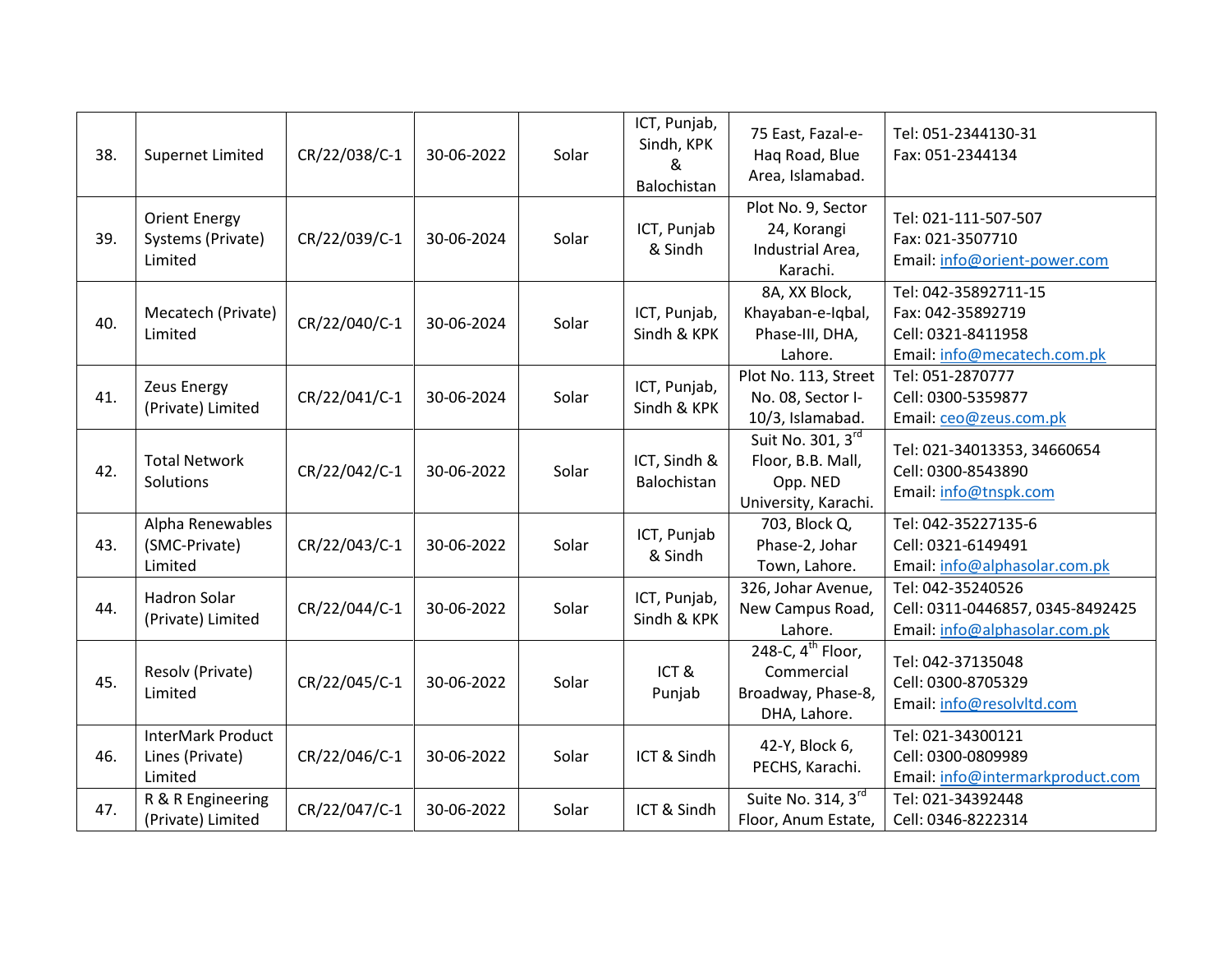|     |                                          |               |            |       |                                                      | Shahrah-e-Faisal,                                                                                                                    | Email: k.ghufran@agc.green.com                                                 |
|-----|------------------------------------------|---------------|------------|-------|------------------------------------------------------|--------------------------------------------------------------------------------------------------------------------------------------|--------------------------------------------------------------------------------|
|     |                                          |               |            |       |                                                      | Karachi.                                                                                                                             |                                                                                |
| 48. | Zaid Enterprises                         | CR/22/048/C-1 | 30-06-2022 | Solar | ICT&<br>Balochistan                                  | Office No. 15, 1st<br>Floor, Bismillah<br>Plaza, I-10 Markaz,<br>Islamabad.                                                          | Tel: 081-2821446<br>Cell: 03336659719<br>Email:<br>zaidenterprises64@gmail.com |
| 49. | <b>Beyond Green</b><br>(Private) Limited | CR/22/049/C-1 | 30-06-2022 | Solar | ICT & Sindh                                          | Flat No. $14, 2^{nd}$<br>Floor, Rehman<br>Mansion, Preedy<br>Street, Near Regal<br>Chowk, Opp. JS<br>Bank, Saddar,<br>Karachi.       | Tel: 021-32770555<br>Cell: 0347-2828085<br>Email: info@beyondgreen.com.pk      |
| 50. | Pantera Energy<br>(Private) Limited      | CR/22/050/C-1 | 30-06-2022 | Solar | ICT, Punjab,<br>Sindh &<br>Khyber<br>Pakhtunkhw<br>a | 12-A, XX, Khyaban-<br>e-Iqbal, Phase-III,<br>DHA, Lahore.                                                                            | Tel: 042-111-112-886<br>Cell: 0322-4409444<br>Email: contact@panteraenergy.pk  |
| 51. | H & M Enterprises                        | CR/22/051/C-1 | 30-06-2024 | Solar | ICT&<br>Punjab                                       | <b>Besides Over Head</b><br>Bridge, Near the<br>Sitara Engineers,<br>Nishatabad,<br>Sheikhupura Road,<br>Faisalabad.                 | Tel: 041-8505684<br>Cell: 0321-8666684<br>Email: hme@hme.com.pk                |
| 52. | <b>Watt Tech</b><br>(Private) Limited    | CR/22/052/C-1 | 30-06-2022 | Solar | ICT&<br>Punjab                                       | $P-3/74,$<br>Muhammadia<br>Colony, Backside of<br><b>Municipal Degree</b><br>College, Jaranwala<br>Road, Madina<br>Town, Faisalabad. | Cell: 0321-1109900, 0304-1111098<br>Email: watttechs@gmail.com                 |
| 53. | ICON (Private)<br>Limited                | CR/22/053/C-1 | 30-06-2024 | Solar | ICT&<br>Punjab                                       | 175, Street No. 4,<br>Scotch Corner,<br>Upper Mall, Lahore.                                                                          | Tel: 042-35752266<br>Cell: 0321-4222550<br>Email: info@iconpvtltd.com          |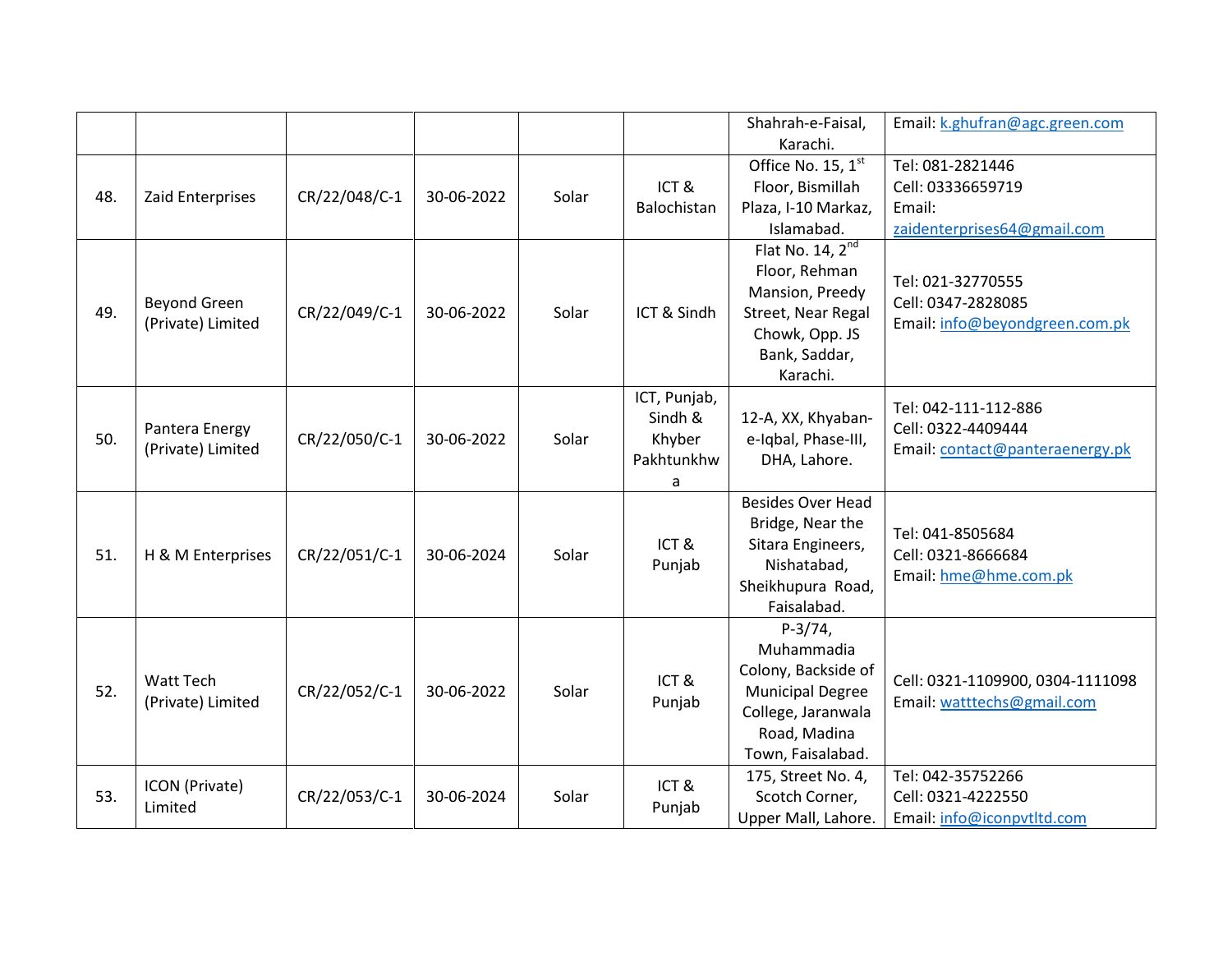| 54. | <b>Smart EPC Services</b><br>(Private) Limited         | CR/22/054/C-1 | 30-06-2022 | Solar | ICT&<br>Punjab                                 | 216-G, Phase VIII,<br>DHA, Ex-Park View,<br>Lahore.                                                          | Tel: 042-36298138<br>Cell: 0334-4739992<br>Email: info@ses.org.pk                                   |
|-----|--------------------------------------------------------|---------------|------------|-------|------------------------------------------------|--------------------------------------------------------------------------------------------------------------|-----------------------------------------------------------------------------------------------------|
| 55. | Greenvision<br>Energy (Private)<br>Limited             | CR/22/055/C-1 | 30-06-2022 | Solar | ICT&<br>Punjab                                 | Outlet No. 2, Block<br>5C, Small Shahbaz<br>Commercial, Main<br>Khayab-e-Sehar,<br>Phase-6, DHA,<br>Karachi. | Cell: 0311-1371371<br>Email: info@greenvisionenergy.pk                                              |
| 56. | SunTech<br>PowerSystems<br>(Private) Limited           | CR/22/056/C-1 | 30-06-2024 | Solar | ICT&<br>Punjab                                 | 267, Block-A, Room<br>No. 02, Off The<br>Mall, Saddar,<br>Rawalpindi.                                        | Cell: 0300-8561111<br>Email: info@suntechps.com                                                     |
| 57. | <b>EBR Energy</b><br>Pakistan (Private)<br>Limited     | CR/22/057/C-1 | 30-06-2024 | Solar | ICT, Punjab,<br>Sindh, KPK<br>&<br>Balochistan | 43/4, Main<br>Gulberg, Lahore.                                                                               | Tel: 042-35817340-41<br>Fax: 042-35817339<br>UAN: 042-111-476-527<br>Email: info.pak@ebr-energy.com |
| 58. | 14 Junction<br>(Private) Limited                       | CR/22/058/C-1 | 30-06-2022 | Solar | ICT&<br>Punjab                                 | House No. 165A,<br>Block-A, Sabzazar<br>Scheme, Multan<br>Road, Lahore.                                      | Cell: 0304-4000988<br>Email: umeraulak3@gmail.com                                                   |
| 59. | <b>Venture Universal</b><br>Trade (Private)<br>Limited | CR/22/059/C-1 | 30-06-2022 | Solar | ICT, Punjab,<br>Sindh & KPK                    | Plaza No. 20, Street<br>No. 26-A, Lavender<br>Road, Sector H,<br>DHA Phase-II,<br>Islamabad.                 | Tel: 051-5418323<br>Email: vutpak@gmail.com                                                         |
| 60. | <b>Dynamic Green</b><br>(Private) Limited              | CR/22/060/C-1 | 30-06-2022 | Solar | ICT&<br>Punjab                                 | 109, C-1, Model<br>Town, Lahore.                                                                             | Tel: 042-36372914<br>Fax: 042-36372915<br>Cell: 0321-4497511                                        |
| 61. | Mehver<br>Technologies<br>(Private) Limited            | CR/22/061/C-1 | 30-06-2022 | Solar | ICT&<br>Punjab                                 | 14-B, IRCHS, Main<br>Boulevard, LDA<br>Avenue-1, Raiwind<br>Road, Lahore.                                    | Cell: 0302-0003999, 0321-3444420<br>Email: shabbirengr@hotmail.com                                  |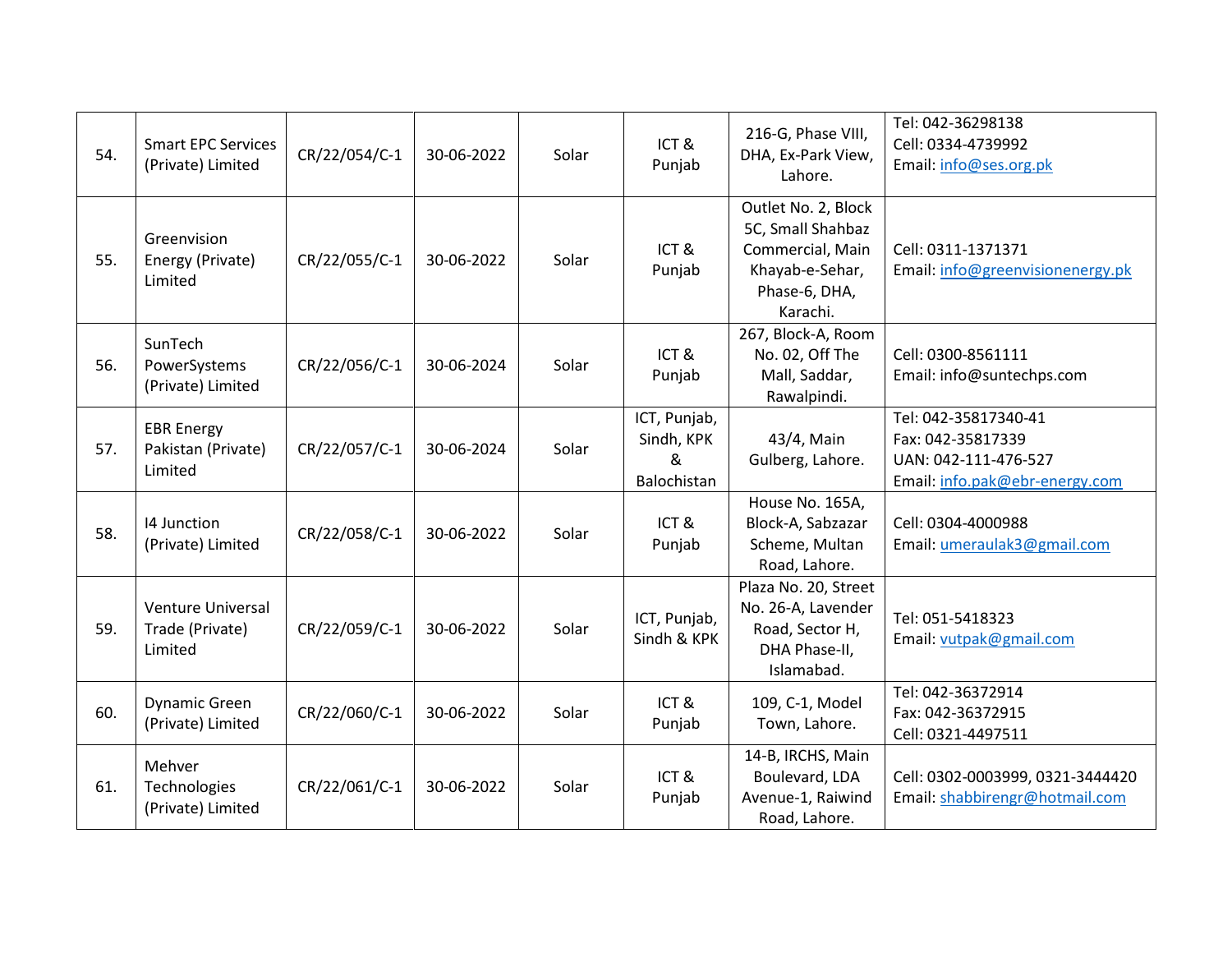|     |                   |               |            |         |                | EOBI House, 6 <sup>th</sup>                | Tel: 051-2356030-1                |
|-----|-------------------|---------------|------------|---------|----------------|--------------------------------------------|-----------------------------------|
|     | Smartech Solar    |               |            |         | ICT&           | Floor, G-10/4,                             | Fax: 051-2356032                  |
| 62. | (Private) Limited | CR/22/062/C-1 | 30-06-2022 | Solar   | Punjab         | Mauve Area,                                | Cell: 0321-5074353                |
|     |                   |               |            |         |                | Islamabad.                                 | Email: mail@smartechsolar.pk      |
|     |                   |               |            |         |                | F/1248, Aziz Nest,                         | Cell: 0300-8372315                |
| 63. | Muhammad Iqbal    | CR/22/063/C-1 | 30-06-2022 | Solar   | ICT & Sindh    | Near Ibrat Press                           | Email:                            |
|     | Sheikh & Co.      |               |            |         |                | Gari Khata,                                | muhammadiqbalshaikh06@gmail.co    |
|     |                   |               |            |         |                | Hyderabad.                                 | m                                 |
|     |                   |               |            |         |                | Plot No. 8C, 21st                          | Tel: 021-35853637, 081-2865603    |
| 64. | Noor Ul Haq &     | CR/22/064/C-1 | 30-06-2024 | Solar   | ICT, Sindh &   | Commercial Street,                         | Fax: 081-2865585                  |
|     | <b>Brothers</b>   |               |            |         | Balochistan    | DHA Phase-2,                               | Cell: 0300-8383877                |
|     |                   |               |            |         |                | Karachi.                                   | Email: nb.karachioffice@gmail.com |
|     |                   |               |            |         |                | $\overline{5}^{\text{th}}$ Floor, Plot No. |                                   |
|     | M Square R        |               |            |         | ICT&           | 07, SZBS, Al-Nayan                         | Tel: 051-4494870, 051-4494871     |
| 65. | Engineering       | CR/22/065/C-1 | 30-06-2024 | Solar   |                | Street, Sector-A,                          | Cell: 0305-8880037                |
|     | <b>Services</b>   |               |            |         | Punjab         | DHA Phase-II, G.T.                         | Email: msr.islamabad@gmail.com    |
|     |                   |               |            |         |                | Road, Islamabad.                           |                                   |
|     |                   |               |            |         |                | 14-KM, Multan                              | Tel: 042-37515266                 |
|     | Skyblue Builders  | CR/22/066/C-1 | 30-06-2022 | Solar   | ICT&<br>Punjab | Road, Opp. Metro                           | Fax: 042-37515255                 |
| 66. |                   |               |            |         |                | Cash n' Carry, Near                        | Cell: 0333-4500443                |
|     |                   |               |            |         |                | Thokar Niaz Baig,                          | Email: skybluebuilders@gmail.com  |
|     |                   |               |            |         |                | Lahore.                                    |                                   |
|     |                   |               |            |         | ICT, Punjab,   | 31-A, PWD Society,                         | Tel: 051-5421006                  |
| 67. | Solar Sigma       | CR/22/067/C-1 | 30-06-2024 | Solar   | Sindh, KPK     | Main Expressway,                           | Fax: 051-5421086                  |
|     | Limited           |               |            |         | &              | Islamabad.                                 | Cell: 0301-5356635                |
|     |                   |               |            |         | Balochistan    |                                            | Email: info@solarsigma.com        |
|     |                   |               |            |         | ICT, Punjab,   | Solar Tech Head                            |                                   |
|     | Solar Tech        |               |            |         | Sindh, KPK     | Office, Main Pine                          | Tel: 042-35226063, 35226074-75    |
| 68. | (Private) Limited | CR/22/068/C-1 | 30-06-2022 | Solar   | &              | Avenue, Near                               | Cell: 0321-4099222                |
|     |                   |               |            |         | Balochistan    | Alhamd Gardens,                            | Email: info@solartech.com.pk      |
|     |                   |               |            |         |                | Lahore.                                    |                                   |
|     | Nizam Energy      |               |            | Solar & | ICT, Punjab,   | G-30/4, KDA                                | Tel: 021-111-176-527              |
| 69. | (Private) Limited | CR/22/069/C-1 | 30-06-2022 | Wind    | Sindh, KPK     | Scheme No. 5,                              | Cell: 0300-2024593                |
|     |                   |               |            |         | &              | Block-8, Clifton,                          | Email: sales@nizamenergy.com      |